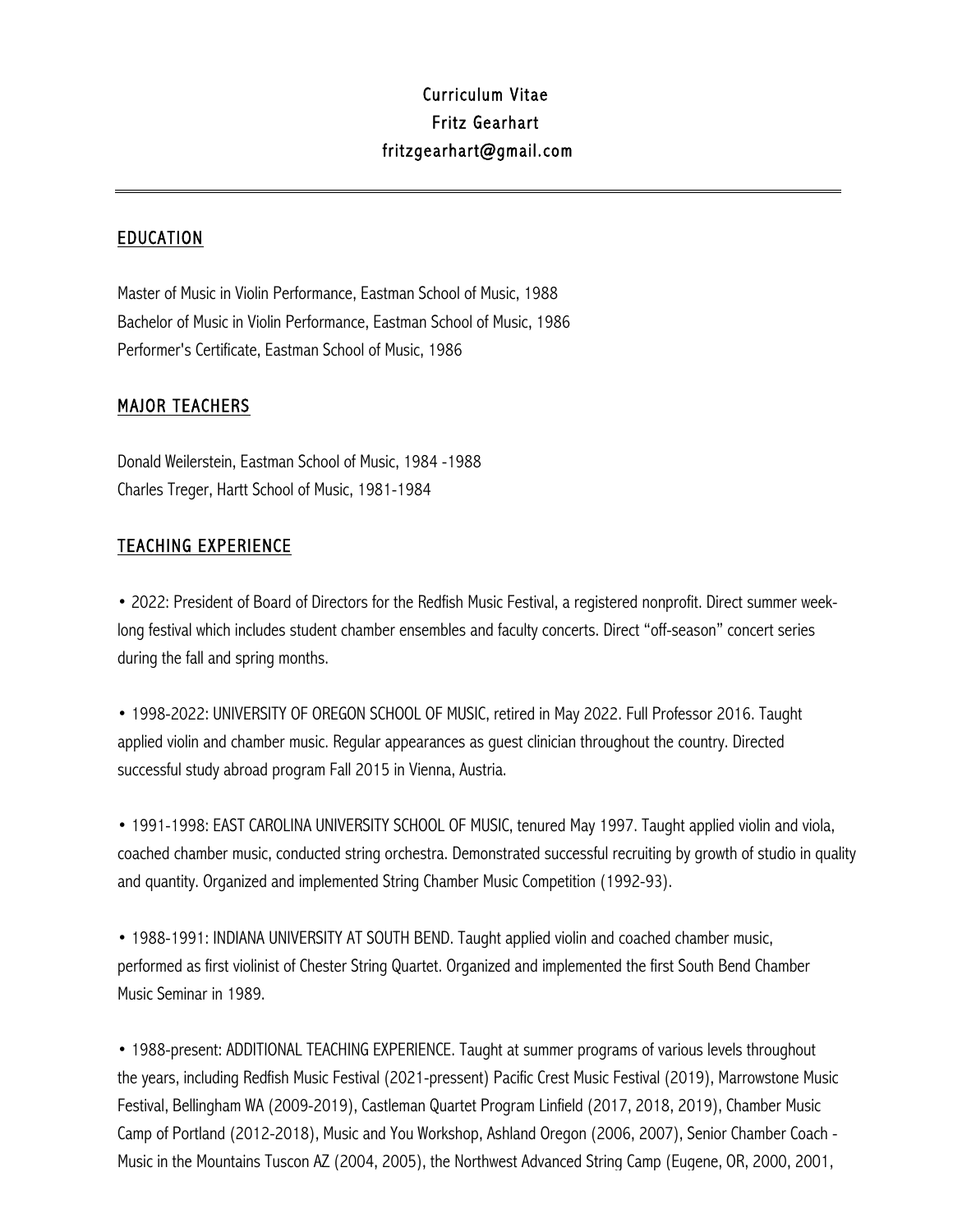2002), Suzuki Strings Workshop (Eugene, OR, 1999), Luzerne Music Center (Luzerne, NY, 1998), Lamar String Workshop (Raleigh, NC, 1997), Garth Newel Music Festival (Warm Springs, VA, 1988, 1995, 1996, 2014, 2015), Methodist College Summer Music Camp (Fayetteville, NC, 1993, 1994), NSOA-ASTA Summer Program (Buffalo, NY 1990, Fredonia, NY 1991, 1992, 1993), Kinhaven Summer Music School (Weston, VT, 1987), Redfish Music Festival (2021-).

### Invited guest master classes presented at (selected list):

Johann Sebastican Bach Musikschule, Vienna (Austria) Conservatori Superior de Música de les Illes Balears (Spain) Staatliche Hochschule for Musik Trossingen (Germany) University of Colorado Boulder (CO) Eastman School of Music (NY) Hartt School (CT) Boise State University (ID) Ithaca College (NY) Interlochen Center for the Arts (MI) University of South Carolina (SC) Texas Christian University (TX) University of Oklahoma (OK) Duke University (NC) University of North Carolina at Chapel Hill (NC) University of North Carolina at Greensboro (NC) University of Nevada at Las Vegas (NV) Washington and Lee University (VA)

## Clinician/Featured Presentations/Adjudicator (selected):

OMEA presenter, conference in Eugene (2020) ASTA featured presenter, National Conference (2015) ASTA Chamber Music Clinician and featured presenter, National Conference (2010) University of New Mexico (2008) Seattle Youth Orchestra Concerto Competition Judge (2008) Fischoff National Chamber Music Competition Judge (2008) Texas Orchestra Directors Conference (2007) ASTA-NSOA National Conference (2007) Music and You Workshop, Ashland Oregon (2007) ASTA-NSOA National Conference (2006) Midwest Band and Orchestra Clinic (2006)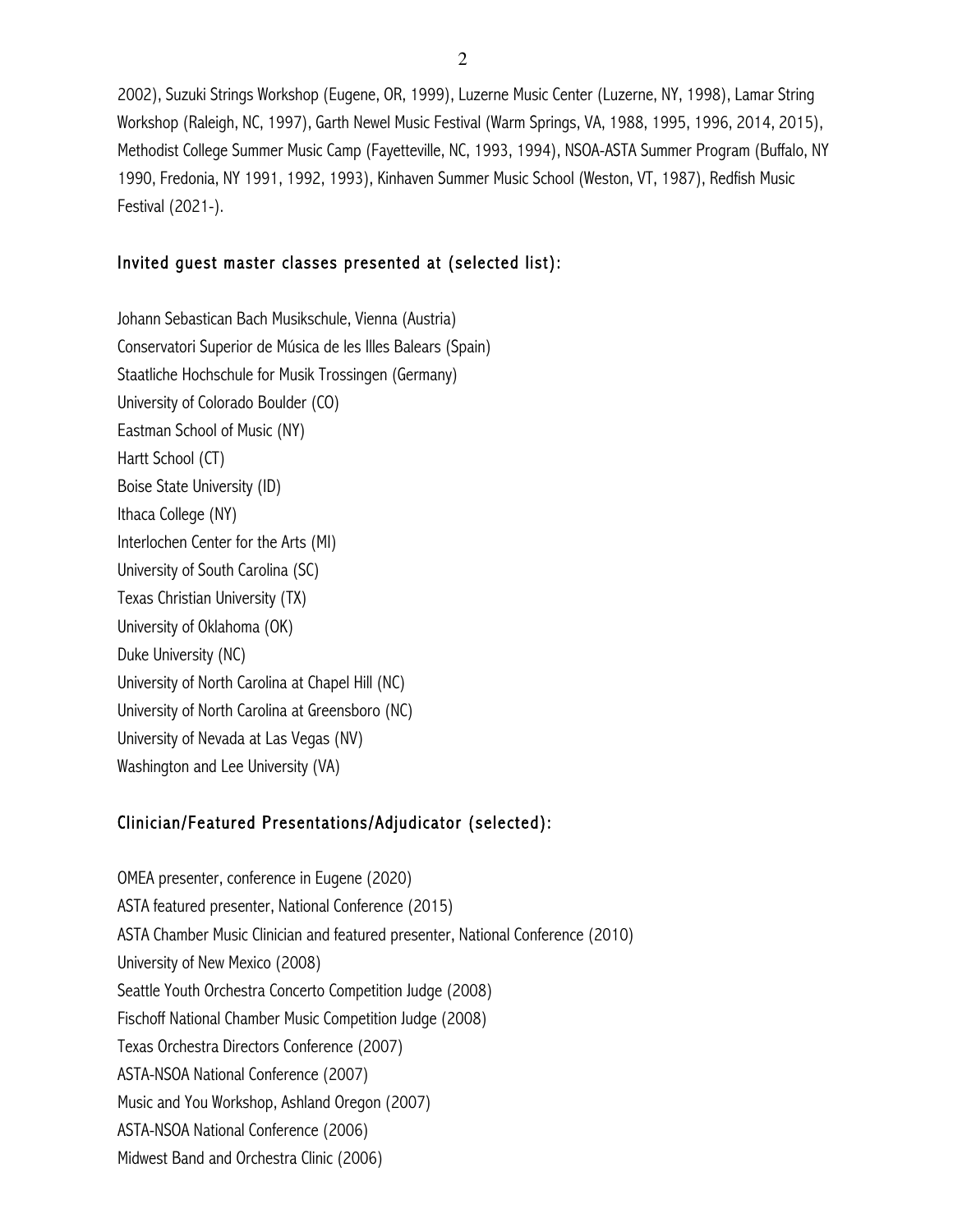Oregon Music Educators Conference Clinician (2004) Oregon Music Educator In-Service Conference Clinician (1998) South Carolina Music Educator Conference (1996) New York State School Music Association (1994) North Carolina Music Educator Convention (1993) Virginia Music Educator Conference (1993)

## PERFORMANCE EXPERIENCE (1998-present)

• Appearances around the country and internationally as soloist, recitalist and chamber musician. International performances include recent appearances in Korea with the French Chamber Orchestra, in Spain at the Festival Internacional de Deiá, at the Haydn Haus of Vienna Austria and the National Theater in Split, Croatia. Six concert appearances in Weill Recital Hall at Carnegie since 1998. Live radio broadcasts including WFMT Chicago, WQXR in New York and most recently KQAC in Portland Oregon. Appearances as soloist during the January 2001 Festival of American Music (performed Berstein's Serenade for Violin and String Orchestra) in Eugene, OR and again in 2006 with the Eugene Mozart Players. Performed Corigiano's Red Violin Chaconne with the Eugene Symphony in 2003. Performed premiere of work by composer David Crumb for Violin and Piano (March 2002 - Weill Recital Hall at Carnegie). Performed all ten Beethoven Sonatas in series of three programs (1999-2000) and all 16 Beethoven Quartets during 3 seasons (2013-2015). Appearances at music festivals including the Chintimini Chamber Music Festival in Corvallis Oregon (2009, 2008, 2007), the Oregon Festival of American Music 1999, 2000, 2001, 2002; Oregon Bach Festival 1999, 2001; Manitou Music Festival (Michigan) 1999. Complete performance listing available upon request.

#### PERFORMANCE EXPERIENCE (1984-1998)

• First violinist of the Chester String Quartet and the New York Chamber Ensemble (a resident Manhattan ensemble with a multi-concert series at Alice Tully Hall) from 1988-1991. Performed as soloist and chamber musician in major halls around the country including Terrace Theater at the Kennedy Center, Alice Tully Hall, 92nd Street Y and Weill Recital Hall at Carnegie. Appeared several times on National Public Radio, including live broadcasts on WFMT Chicago and WQXR New York; American Music Festival (North Carolina) 1994, 1995, 1996; Garth Newel Music Festival (Virginia) 1988, 1995, 1996; Newport Music Festival (Rhode Island) 1990; Music Mountain Festival (Connecticut) 1989, 1990; Aspen Music Festival 1986; Heidelberg Castle Festival (Germany) 1985; Spoleto Festival (Italy and Charleston) 1984. Complete performance listing available upon request.

#### RECORDINGS

#### 2020: Online release: Ysaye Ballade

2020: Online release: Beethoven Sonatas Live Op. 12, (1-3), Op. 23, Op. 24, Op. 30, (2-3)

3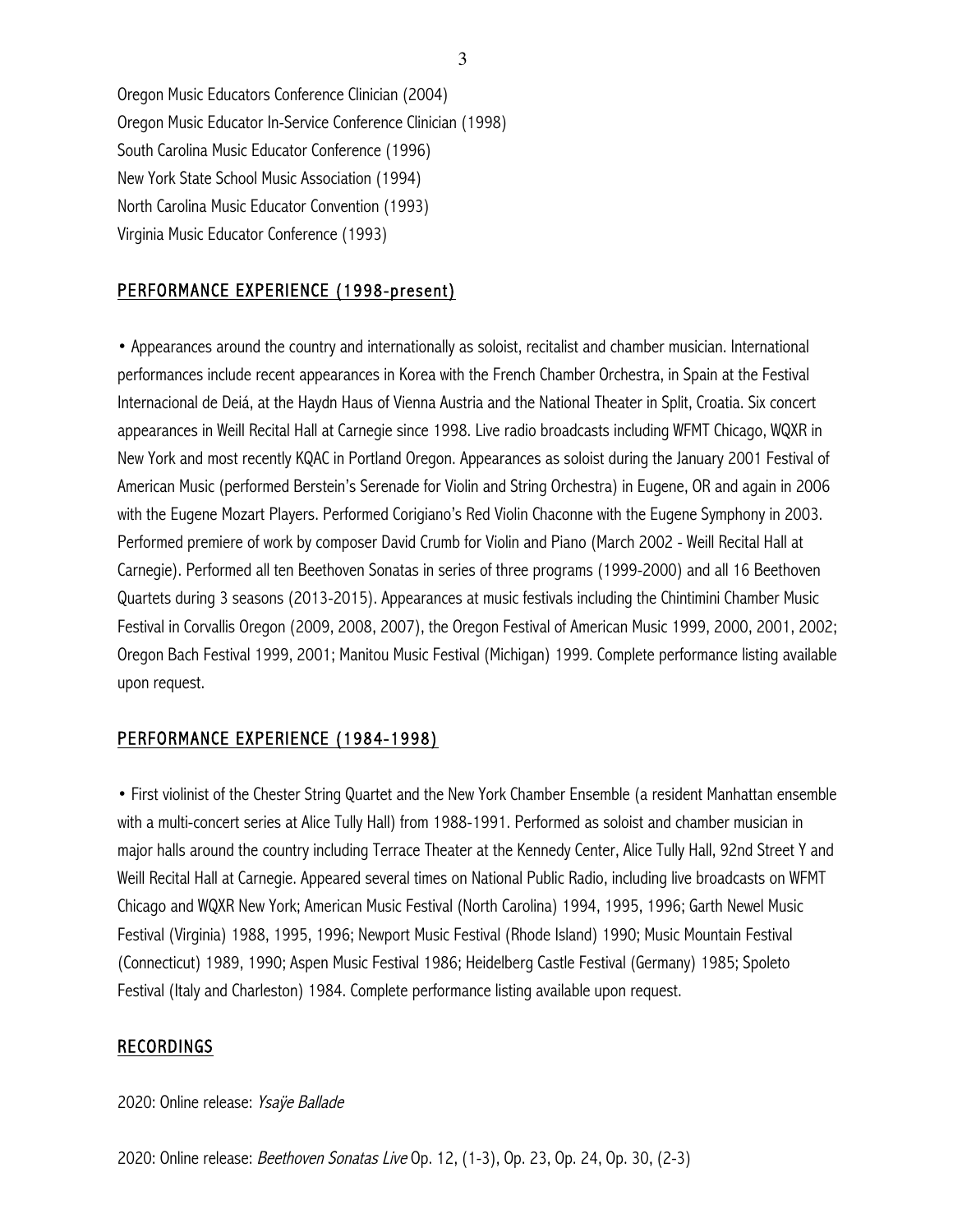2020: Online release: William Grant Still: Works for Violin and Piano

2020: Online release: Three Romantic Sonatas Live (Brahms A major, Schumann A minor, Strauss Sonata)

2020: Online release: Complete Works for Violin and Piano by Prokofiev

2020: Online re-release of previous album, Oregon Festival of American Music Presents William Grant Still

2020: Online re-release of previous album, Unpublished Manuscripts of Quincy Porter

2015: September Elegy, by David Crumb, released on Bridge Records

2014: Music of a Lifetime: Music of Livingston Gearhart, released by Centaur Records. Includes L. Gearhart's piano accompaniment revision of the Chausson Poeme, the completed fragment of Schubert's 2<sup>nd</sup> movement of the famed "Quartetsatz", and other original works by L. Gearhart.

2006: Oregon String Quartet and All that Jazz, contemporary jazz and rock influences in the contemporary American String Quartet. Released by Koch Entertainment. Music by Albert Glinsky, David Baker, Fritz Gearhart, Thomas Oboe Lee.

2002: Oregon Festival of American Music Presents William Grant Still. Released on the Koch Entertainment label. Fritz Gearhart, Oregon String Quartet and Victor Steinhardt.

2001: The complete works for violin by Robert Casadesus. Recorded in March 2000, released on Koch International Classics, August 2001.

1998: Unpublished manuscripts for violin and piano by American composer Quincy Porter for Koch International Classics. Recorded in 1997.

1996: Works by Mario Castelnuovo-Tedesco with Pianist Deniz Glenlebe, and cellist Brian Manker for Albany Records. Recorded in 1995.

1996: Works by Joseph Fuchs with violist Jonathan Bagg, Ciompi Quartet (Duke University) for Centaur Records. Recorded in the fall of 1994.

1996: Works for violin and piano by 20th Century American composers Norman Dello Joio, William Grant Still, Aaron Copland, Henry Cowell for Koch International. Recorded in the spring of 1994.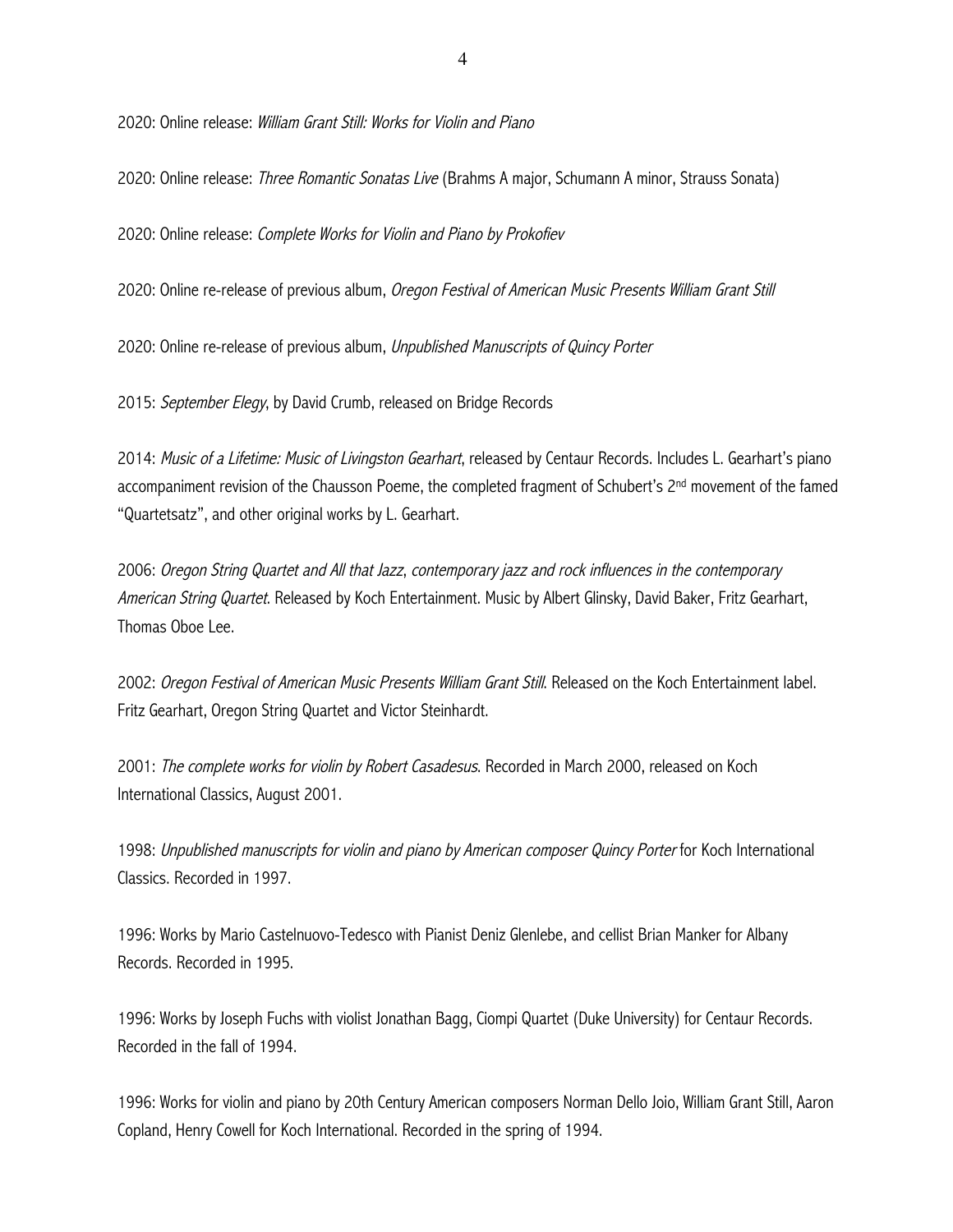1990: Works for string quartet by American composers Quincy Porter, Samuel Barber, Walter Piston. Chester String Quartet (Koch International compact disc). Recorded in 1988.

## CONDUCTING EXPERIENCE

| 7/22       | Redfish Music Festival String Orchestra                            |
|------------|--------------------------------------------------------------------|
| 9/09-12/09 | Interim Conductor for Eugene Youth Symphony                        |
| 9/01-12/01 | Sabbatical replacement for Wayne Bennett, University Symphony      |
|            | Orchestra, University of Oregon                                    |
| 11/00      | Guest Conductor: Northern Virginia Regional Honors Orchestra       |
| 10/00      | Guest Conductor: Wyoming State String Clinic                       |
| 4/00       | Guest Conductor: University of Oregon Chamber Orchestra            |
| 3/00       | Salem All-City Strings, a city-wide weekend music festival         |
| 2/99       | Salem All-City Strings, a city-wide weekend music festival         |
| 8/99       | Suzuki String Workshop, University of Oregon                       |
| 7/98       | Luzerne Music Center: conductor of camp string orchestra           |
| 7/97       | Lamar String Workshop: conductor of camp string orchestra          |
| 3/97       | Guest Conductor: South Carolina All-State String Orchestra         |
| 11/96      | Guest Conductor: Northern Virginia Regional Honors Orchestra       |
| 9/95-12/95 | Co-Director of Eastern Youth Orchestra, Greenville, North Carolina |
| 9/92-5/98  | Conductor/Director of East Carolina University String Orchestra    |

## PUBLICATIONS:

Using Šev*č*ík Op. 8 and Op. 9 as Core Violin Technique Study, Article in the American String Teacher, February 2021

An Approach to Teaching Hand Vibrato, Article in the American String Teacher, November 2016

The Use of Tartini Tones in Teaching, Article American String Teacher, August 2007

Experience Theory an interactive curriculum in basic theory for string orchestra. Available through Anyares Publishing (Self-Published). (Major re-write of Volume 1 and 2 completed and presented at conference 2020.)

Experience Scales, a Comprehensive scale book for String Orchestra. Available through Anyares Publishing (Self-Published).

Star Spangled Banner, arr. by Livingston Gearhart, edited and prepared for publication by Fritz Gearhart. Released by Ludwig Publishing 2006.